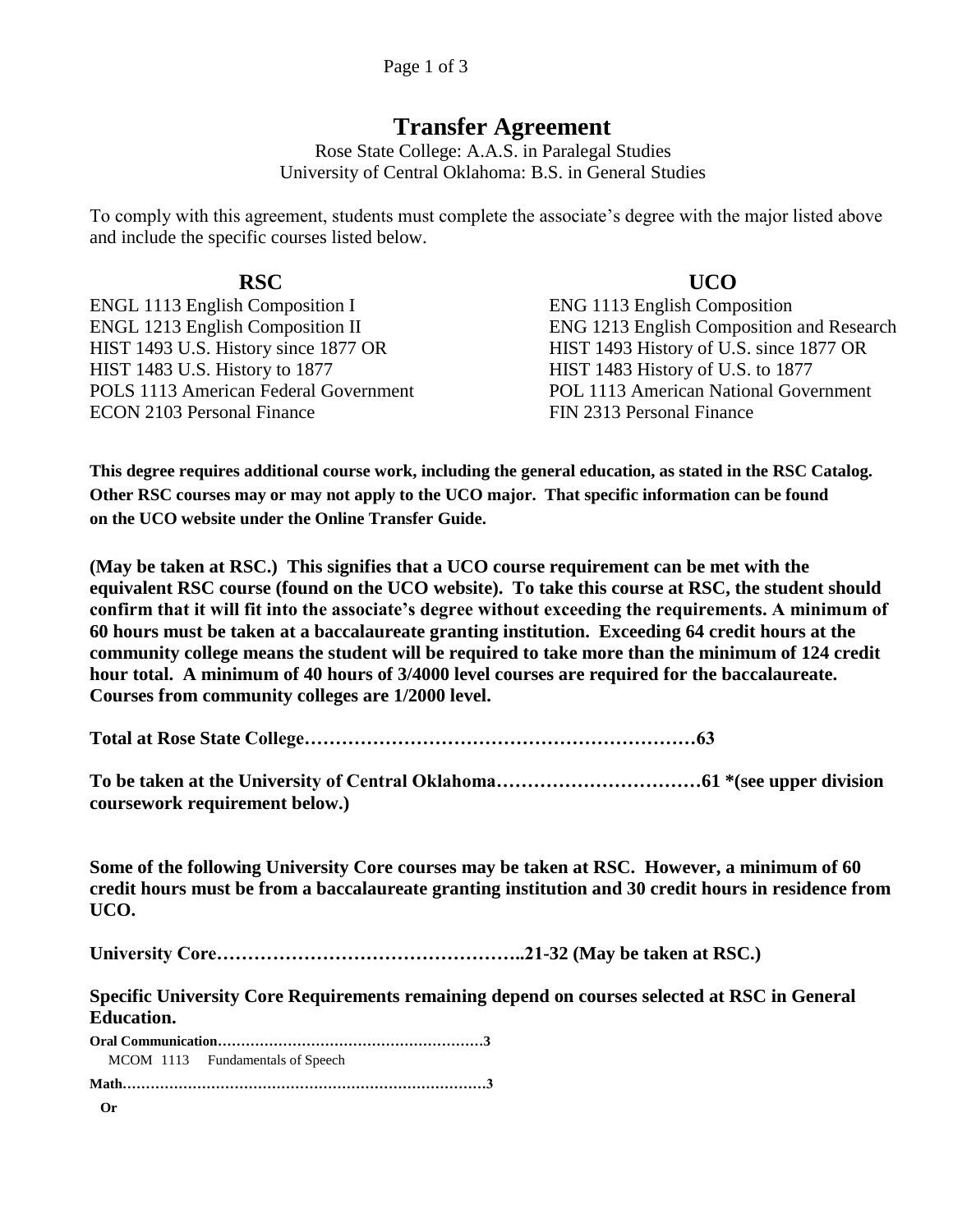**Science………………………………………………………………3-8 Critical Inquiry/Aesthetic Analysis………………………………3-6 Social and Behavior Analysis……………………………………..0-6 Cultural and Language Analysis....................................................3-4 Life Skills…………………………………………………………….2** HLTH 1112 Healthy Life Skills Major Requirements General Studies ................................................................................. 19 Required Course....................................................................... 1 AESS 4851 Capstone in General Studies General Studies...................................................................... 18 Select at least 36 hours from the following course subjects (prefix) with no more than 18 hours from any one area. Area I: College of Business Chosen from College of Business: (18 hours of Paralegal courses applied here.) ACCT, BADM, BCOM, ECON, ENTR, FIN, IB, ISOM, LS, MGMT, MLSC, MRKT Area II: College of Education and Professional Studies Chosen from College of Education: AESS, CEPS, CTWD, ECED, ELED, FACS, FMCD, FMKT, HLTH, IME, KINS, NTRN, ORGL, PHED, PSY, PTE, READ, REC, SFTY, SLP, SPED, TESL Area III: College of Fine Arts and Design Chosen from College of Fine Arts and Design: ACM, ART, DANC, DES, MPER, MUED, MUS, THRT Area IV: College of Liberal Arts Chosen from College of Liberal Arts: CHIN, CJ, CSDY, ENG, FLGN, FRCH, GEO, GERM, GRK, HIST, HUM, JAPN, LATN, MCOM, PHIL, POL, SAS, SNSK, SOC, SOST, SPAN Area V: College of Mathematics and Science Chosen from College of Mathematics and Science: BIO, CHEM, CMSC, ENGR, FNRL, MATH, NURS, PHY, SE, STAT Area VI: Interdisciplinary Studies Chosen from: FRSC, LEAD, UNIV Electives to bring total to ................................................................. 124 Minimum Grade Requirements Average in (a) all college course work, (b) course work at UCO, and (c) major courses……..2.00

Students must meet all bachelor degree requirements at UCO to include:

60 hours from a baccalaureate granting institution *\*40 hours of upper division coursework* 30 hours in residence at UCO 15 of the last 30 hours must be taken in residence at UCO

Additional degree requirements can be found in the UCO Undergraduate Catalog.